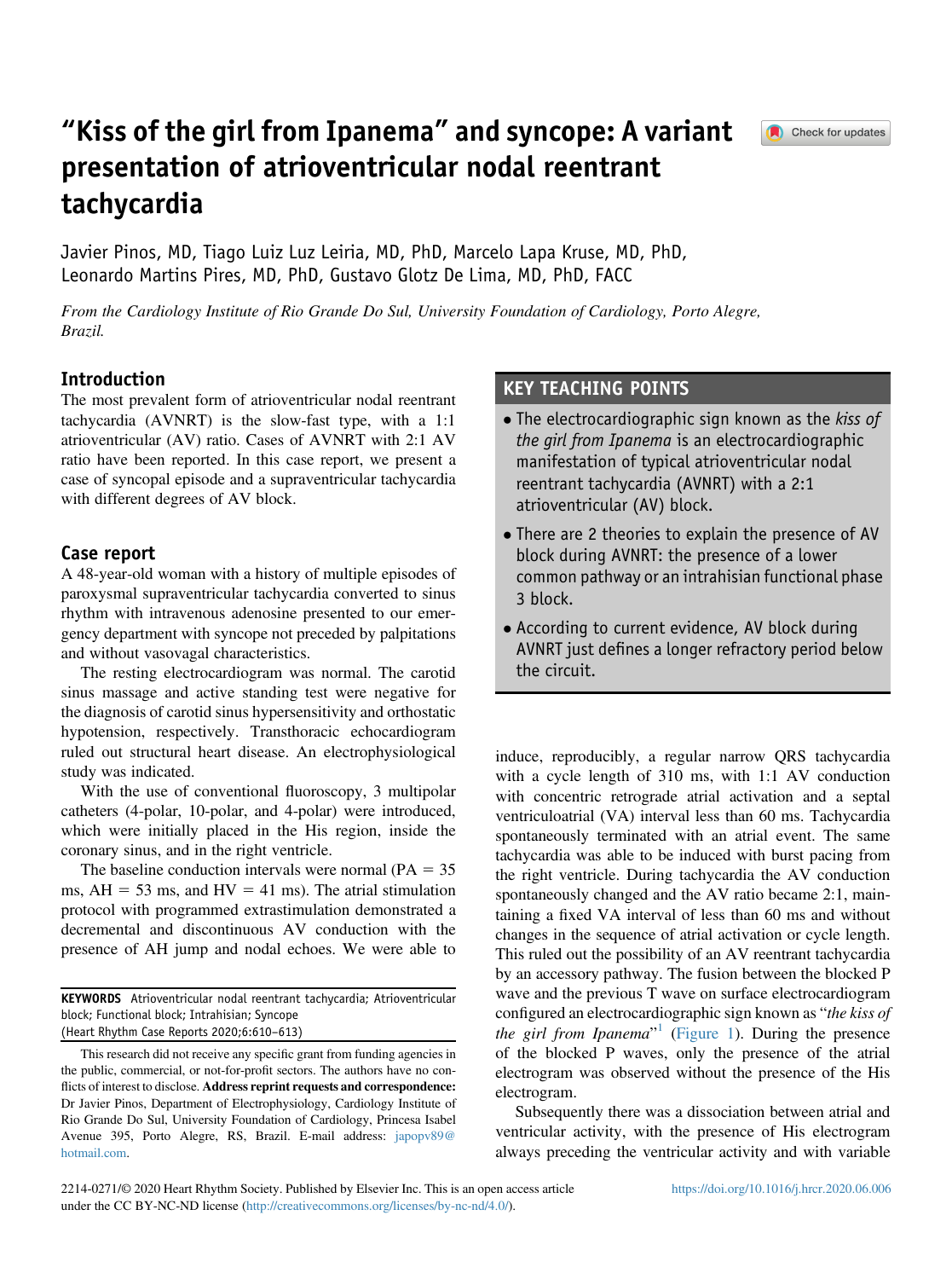<span id="page-1-0"></span>

Figure 1 Supraventricular tachycardia with 2:1 atrioventricular ratio and maintaining a ventriculoatrial interval less than 60 ms. Tachycardia cycle length of 312 ms. Red circle marks the sign of "the kiss of the girl from Ipanema."

HA and VA intervals ([Figure 2A](#page-2-1)), with return to a 1:1 AV ratio seconds later. Faster ventricular stimulation was performed to entrain the tachycardia in order to assess the V-A-V response, to eliminate the possibility of atrial tachycardia; however, the response was an AV block, with a single escape for 6 seconds. Owing to the absence of ventricular escape rhythm, brief ventricular stimulation was performed with subsequent maintenance of the tachycardia and return of the 1:1 AV ratio [\(Figure 3\)](#page-2-2).

Owing to the findings compatible with slow-fast AVNRT, radiofrequency lesions were created between coronary sinus ostium and tricuspid annulus, in the "P2" region where high-frequency potentials were recorded, where accelerated junctional beats were induced during the delivery of the radiofrequency current. Ablation of the slow pathway was performed, with the absence of induction of arrhythmias after the ablation. The patient remained asymptomatic for the next 3 months.

### **Discussion**

This case describes a patient with supraventricular tachycardia with a VA interval of less than 60 ms and with various degrees of AV block during tachycardia, suggesting as possible causes focal atrial tachycardia and slow-fast AVNRT. However, the reproducible induction of tachycardia following the presence of AH jump and nodal echo, the ability to be induced with ventricular burst pacing, and the spontaneous termination with atrium as the last event define AVNRT as the mechanism causing tachycardia. This case also shows alternation in the AV ratio, from a tachycardia with a 2:1 AV block to the absence of ventricular activity triggered by an attempt to entrain tachycardia from the right ventricle. The available evidence supports that it could be a functional block at level of the His bundle (HB), owing to the following characteristics:

(1) The HB block may or may not show the presence of His potential. Man and colleagues<sup>[2](#page-2-3),[3](#page-2-4)</sup> demonstrate that in cases of blockage at the HB (intrahisian level), His potential can be a very low amplitude and have no apparent signal.

- (2) The 2:1 AV block during tachycardia could be caused by a functional phase 3 block at the HB and this behavior is maintained owing to the phenomenon known as the long-short activation sequence, typical of the  $HB<sup>4</sup>$  $HB<sup>4</sup>$  $HB<sup>4</sup>$
- (3) There is evidence that ventricular stimulation or spontaneous ventricular activity may change the AV ratio of tachycardia from 2:1 to 1:1, because the retrograde depolarization of the HB by the ventricular stimulus eliminates the long-short activation sequence in the HB by peeling back and shortening the effective refractory period, and thus recovers the antegrade conduction to 1:1.<sup>4,[5](#page-3-1)</sup>

However, the case described shows other findings that differ from previously published cases. As is the case in spontaneous AV dissociation with the presence of His potential exclusively when ventricular activity is present [\(Figure 2A](#page-2-1)), this is probably because the initial portion of HB activated, during intrahisian block, is so small that it produces an unrecognizable low-voltage potential in the intracavitary registry; or owing to the presence of a lower common pathway that causes a changing relationship between the His potential and the atrial electrogram, sometimes producing an atrial electrogram that precedes the His potential until a block, probably functional, occurs without the presence of His potential $^{\circ}$  ([Figure 2B](#page-2-1)). The presence of common pathways is less likely to be present due to a variable histological architecture and the scant expression of connexin isoforms in the AV node. Thus the presence of AV block during AVNRT is just an expression of longer refractory period below the arrhythmia circuit.<sup>[7](#page-3-3)</sup>

Another finding is the presence of a total AV block with a long pause after ventricular stimulation ([Figure 3](#page-2-2)), which is probably due to a refractoriness of the right and left bundle branches, produced by the retrograde activation of these structures compatible with functional block. The restoration of the 1:1 AV ratio post a new ventricular pacing could be due to a peeling-back phenomenon of the refractory period of the right and left bundle branches, indicating a probable location of the functional blockade at the intrahisian level.<sup>[4](#page-3-0)</sup>

Another interesting finding is the presence of the electrocardiographic sign known as the kiss of the girl from Ipanema, $<sup>1</sup>$  $<sup>1</sup>$  $<sup>1</sup>$  typical of AVNRT with a 2:1 AV ratio.</sup>

#### Conclusion

The findings described demonstrate the presence of a slowfast AVNRT with atypical presentation, owing to the presence of several degrees of AV block.

The available evidence is consistent with the findings observed, describing a provable functional phase 3 block at the intrahisian level maintained for the long-short activation sequence, typical of the HB. The recovery of 1:1 conduction after ventricular stimulation can be explained by the elimination of the long-short activation sequence in the HB by peeling back of the refractory period of the right and left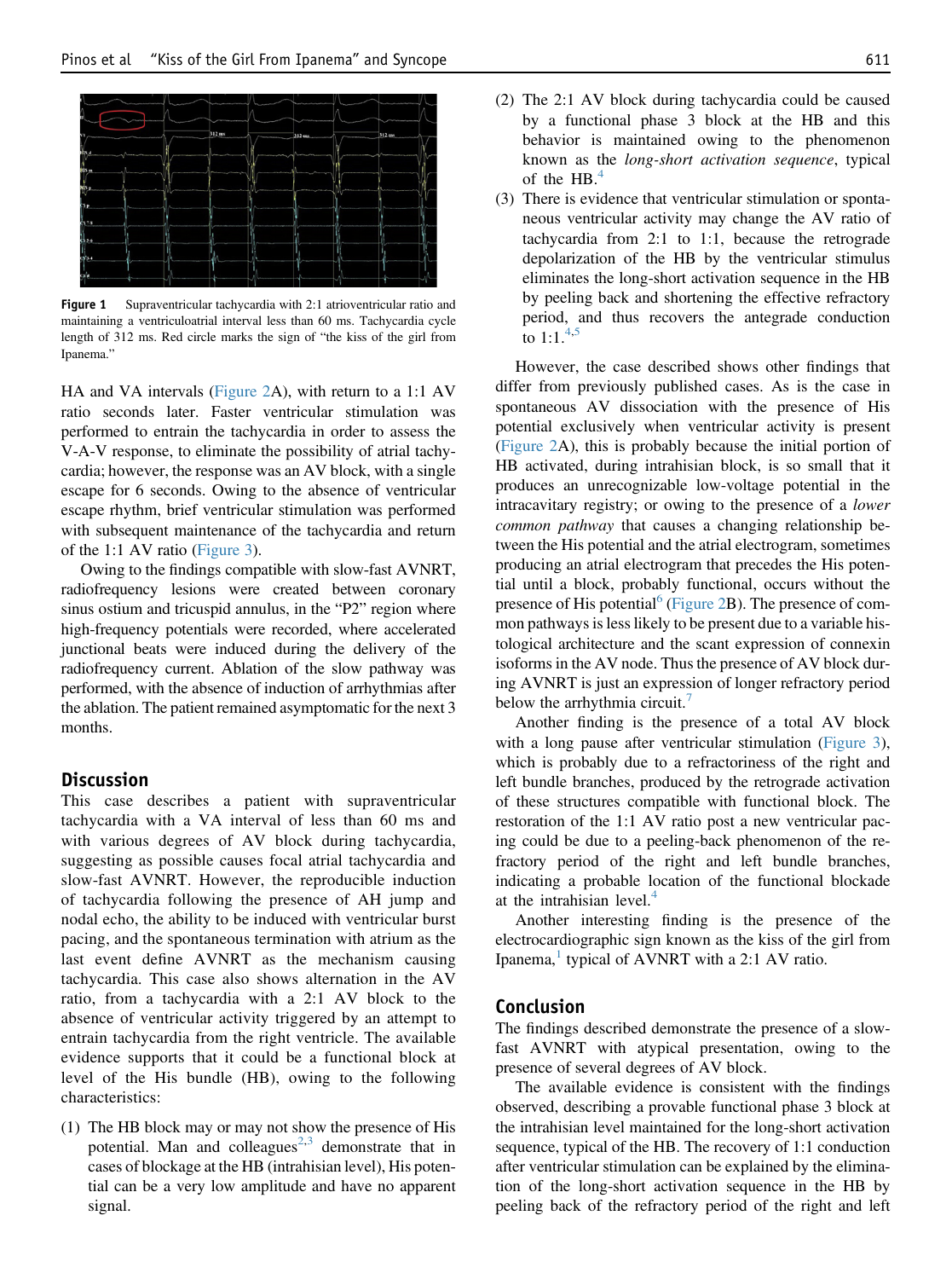<span id="page-2-1"></span>

Figure 2 A: Tachycardia with dissociation of atrial and ventricular activity, and variable ventriculoatrial intervals. His electrogram always preceding the ventricular activity. B: Schematic representation of the atrioventricular block mechanism during supraventricular tachycardia. A = atrium; LCP = lower common pathway;  $UCP = upper common pathway$ ;  $V = ventricle$ .

<span id="page-2-2"></span>

Figure 3 Continuation of tachycardia after attempted of entrainment from the right ventricle. Tachycardia with atrioventricular (AV) block with pause of 6 seconds with subsequent ventricular stimulation and return of the 1:1 AV ratio.  $ABLd = right$  ventricle.

bundle branches. After the slow pathway ablation, no more supraventricular arrhythmias were induced. At present the evidence is limited on the exact phenomenon that produces this behavior; however, the presence of a probable lower common pathway or an intrahisian functional block are the most accepted theories so far.

## References

- <span id="page-2-0"></span>1. [Evertz R, Brugada J. The kiss of the girl from Ipanema. Neth Heart J 2013;](http://refhub.elsevier.com/S2214-0271(20)30119-6/sref1) [21:374](http://refhub.elsevier.com/S2214-0271(20)30119-6/sref1)–376.
- <span id="page-2-3"></span>2. [Man KC, Brinkman K, Bogun F, et al. 2:1 atrioventricular block during](http://refhub.elsevier.com/S2214-0271(20)30119-6/sref2) [atrioventricular node reentrant tachycardia. J Am Coll Cardiol 1996;](http://refhub.elsevier.com/S2214-0271(20)30119-6/sref2) [28:1770](http://refhub.elsevier.com/S2214-0271(20)30119-6/sref2)–1774.
- <span id="page-2-4"></span>3. [Lee SH, Tai CT, Chiang CE, et al. Spontaneous transition of 2:1 atrioventricular](http://refhub.elsevier.com/S2214-0271(20)30119-6/sref3) [block to 1:1 atrioventricular conduction during atrioventricular nodal reentrant](http://refhub.elsevier.com/S2214-0271(20)30119-6/sref3) [tachycardia: evidence supporting the intra-Hisian or infra-Hisian area as the site](http://refhub.elsevier.com/S2214-0271(20)30119-6/sref3) [of block. J Cardiovasc Electrophysiol 2003;14:1337](http://refhub.elsevier.com/S2214-0271(20)30119-6/sref3)–1341.